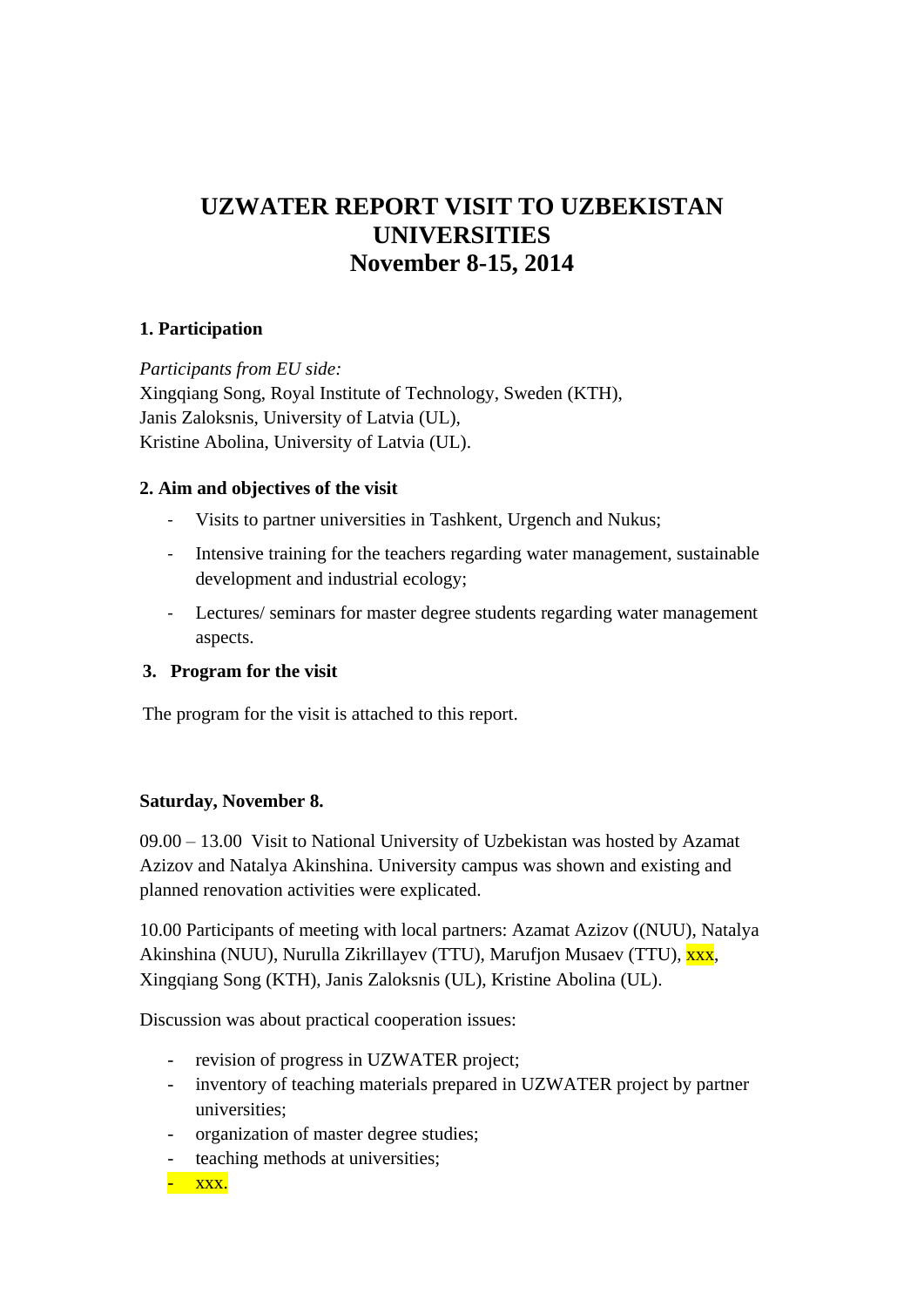After partner meeting EU delegation visited UZWATER training center and water quality laboratory with water toxicity measurement equipment.

The lunch was provided by Uzbek partners.

14.00 – 17.00 A guided tour to sightseeing places of Tashkent was provided by Natalya Akinshina and Azamat Azizov.

## **Sunday, November 9.**

Cultural program. Visit to ancient city of Khiva was lead by professional guide Timur xxx as well as Urgench State University professors Sardor Khodjaniyazov and xxx. Very deep and valuable insight in the history of Khorezm region, its culture and and tradititions was provided.

#### **Monday, November 10.**

## **Lectures and exchange of experience with 25 teachers and young scientists from UrSU**

Activities of the day were held at the centre KRASS. After welcome by the hosts and introduction of UrSU by *Sardor Khodjaniyazov (Deputy Rector)* participants were introduced to UZWATER project activities. Introduction of EU delegation was done by *Kristine Abolina.*

Short introduction to Unit A: Environmental Science was done by *Janis Zaloksnis* by making inventory of prepared and planned study materials.

Introduction to Unit B: Sustainable Development by *Kristine Abolina* was done together with introductory lecture and discussion on Sustainable development by presenting challenges of sustainability and putting questions regarding the meaning of development, indicators and education.

Introduction to Unit D: Research Methodology and Theory of Science by *Xingqiang Song* was done as presentation about basic concepts and approaches regarding the issue.

Introductory lecture and discussion on Environmental Science was done as lecture by *Janis Zaloksnis* with presentation of study book materials prepared in the framework of project.

Introductory lecture on Research Methodology and Master Thesis Work, *Xingqiang Song*.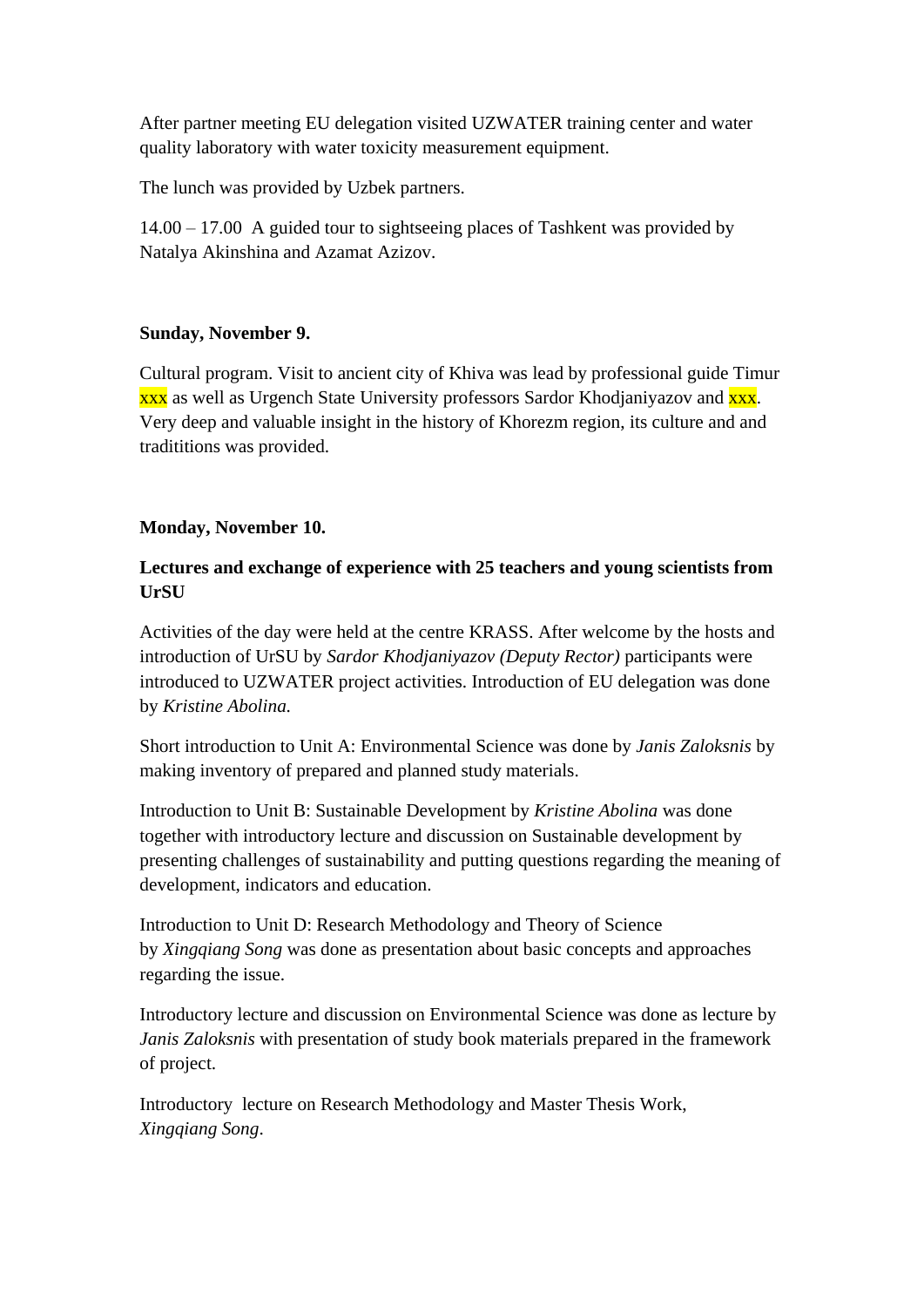Discussion on UZWATER project results implementation was regarding similarities and differences of EU and Uzbek learning processes and issues.

#### **Tuesday, November 11.**

## **Lectures and exchange of experience with 25 teachers and young scientists from UrSU**

A Metabolic Approach to Ecological Sustainability with emphasis on Water Management, *Xingqiang Song*

Discussion and exchange of experience on preparing teaching materials on Environmental Management, *Kristine Abolina (moderator)*

After short introduction to project based learning participants split in groups by 4 people in each group and shared their experience regarding interactive teaching methods. The experience of all groups was summarized. Such issues as attraction of student attention, videos, lectures outdoors, personal approach and others were emphasized.

Discussion on implementation of the study courses "Environment and Sustainable Development" and "Education for sustainable development", based on experience of the University of Latvia, *Janis Zaloksnis (moderator)*

## **Lectures for Master and Bachelor degree students from UrSU**

Introductory lecture on Environmental Science, *Janis Zaloksnis*

Introductory lecture on Sustainable Development, *Kristine Abolina*

The issue was presented by playing imitation game "Near Lake" where students as enterprise leaders had to run their business. The game reach the goal as the students had discussion about different sustainability aspects such as long and short term perspective, cooperation versus competition, hot topics of Uzbekistan water management.

## **Wednesday, November 12**

## **Meeting with Urgench State University rector Abdullaev Ikram Iskandarovich (**8.45-10.00).

Overview of UZWATER project activities was discussed, EU team gave appreciation of warm hospitality and good organisation of visit from Urgench side.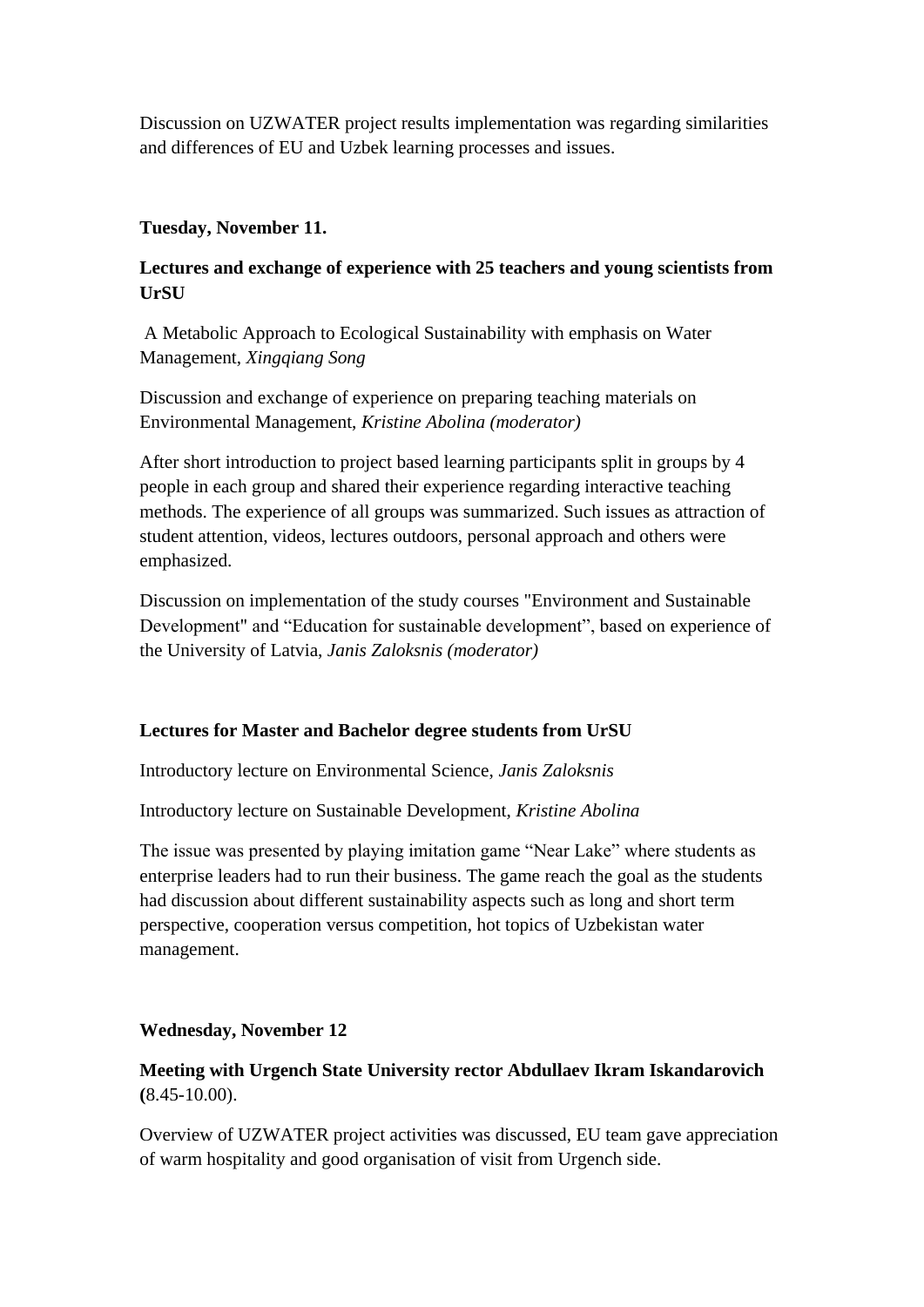Both sides discussed the benefits of Uzwater project:

- Rector Ikram Abdullaev emphasized the benefits of big projects like ZEF/UNESCO project "Economic and Ecological restructuring of land and water use in the Khorezm region (Uzbekistan)" (total budget of project more than 10 millions euros) that created good infrastructure – building and laboratories as well as skilled staff that is good support/basis for sustainable continuation of university work in environmental management and spread of information to stakeholders.
- Vice-rector Sardor Hodjazniayev emphasized the existing input from UZWATER project and further perspectives for equipment of laboratories.
- Strong co-operation in UZWATER framework between all partner Universities is developed.
- The strength of Urgench State University is good provision with IT technologies – computers, internet connection for students to be used in learning/teaching process as well as very high performance in teaching mathematics.

Perspective priority fields of cooperation for participating universities were identified:

- o (Sardor) Switch from two-step Ph.D. process to one step Doctor degree process at the university;
- o Cooperation in doctoral education regarding supervision of thesis work;
- o Effective and diverse use of ground water (purification, use for energy etc);
- o Multiple functions of perspective forests on banks of Amu-darya river;
- o Energy efficiency;
- o Classification of insects, especially termites and agricultural insects;
- o Cooperation between specific branches, including microbiology and bio-technology;
- o Waste management;
- o Protection and conservaton of architecture monuments;
- o Biological stimulation of plants.

Introductory lecture on Water Resources, *Janis Zaloksnis*.

Experience of successful Master thesis work, *Xingqiang Song*,

Round-table discussion with all training participants

The trip to Nukus was by car, introducing the local landscape, rural development and view of desert.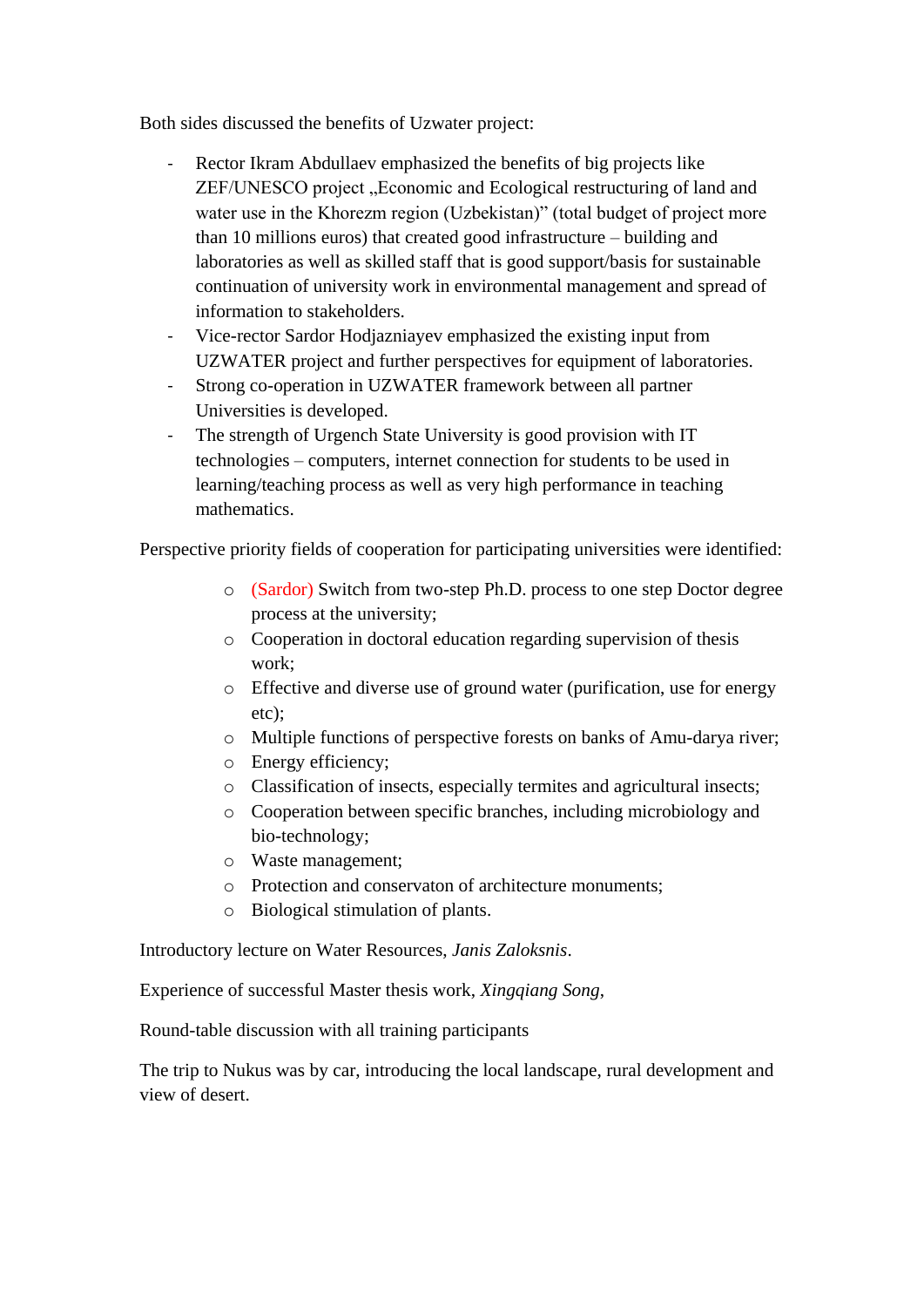**Thursday, November 13.**

## **Lectures and exchange of experience with teachers, young scientists and master degree students from Karakalpak State University**

After welcome by the hosts (*Rustam Eshniyazov)* and introduction of KKSU, *Mukhtar Ibragimov (Deputy Rector)* participants were introduced to UZWATER project activities (*Rustam Eshniyazov)*. Introduction of EU delegation was done by *Kristine Abolina.*

Short introduction to Unit A: Environmental Science was done by *Janis Zaloksnis* by making inventory of prepared and planned study materials.

Introduction to Unit B: Sustainable Development by *Kristine Abolina* was done together with introductory lecture and discussion on Sustainable development by presenting challenges of sustainability and putting questions regarding the meaning of development, indicators and education.

Introduction to Unit D: Research Methodology and Theory of Science by *Xingqiang Song* was done as presentation about basic concepts and approaches regarding the issue.

Introductory lecture and discussion on Environmental Science was done as lecture by *Janis Zaloksnis* with presentation of study book materials prepared in the framework of project.

Introductory lecture on Research Methodology and Master Thesis Work, *Xingqiang Song*.

# **Friday, November 11.**

## **Meeting with Murod Jumanov, Rector of KKSU.**

Overview of UZWATER project activities was discussed, EU team gave appreciation of warm hospitality and good organisation of visit from Nukus side.

Perspective fields of next cooperation were discussed:

- The potential of UZWATER final conference;
- Possible cooperation regarding common research activities and publications;
- Experience exchange activities in the frameworks of Erasmus programme.

**Lectures and exchange of experience with teachers, young scientists and master degree students from Karakalpak State University**